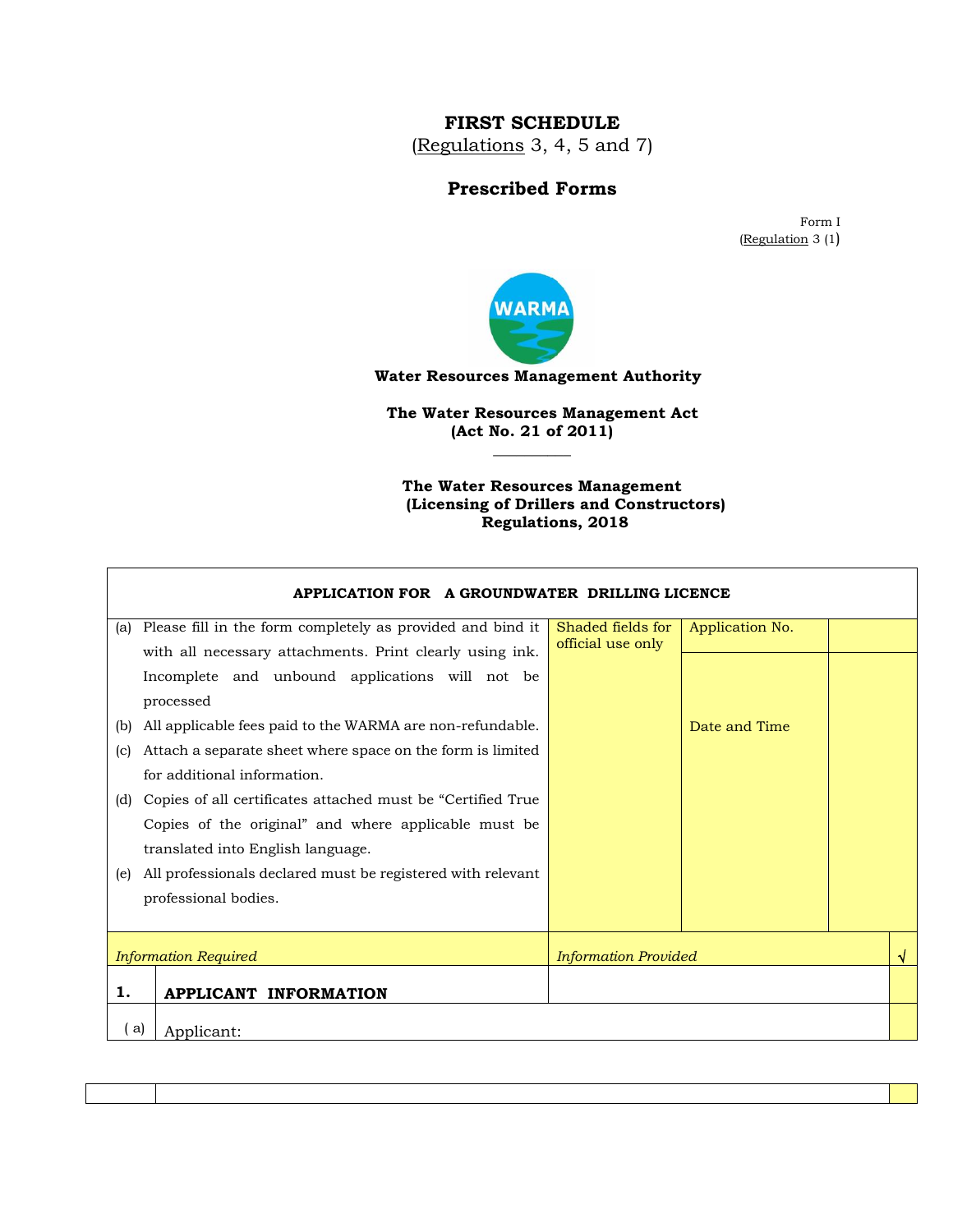| (b)          | Contact Person:                                                                                                                                                                                                               |          |                                                          |                                                     |              |                  |               |  |
|--------------|-------------------------------------------------------------------------------------------------------------------------------------------------------------------------------------------------------------------------------|----------|----------------------------------------------------------|-----------------------------------------------------|--------------|------------------|---------------|--|
| $\mathbf{c}$ | Physical Address:                                                                                                                                                                                                             |          |                                                          |                                                     |              |                  |               |  |
| (d)          | City/Town:                                                                                                                                                                                                                    |          | Province:                                                |                                                     | Postal Code: |                  |               |  |
| (e)          | Telephone:                                                                                                                                                                                                                    |          | Cell:                                                    |                                                     | Email:       |                  |               |  |
| 1.1          | Type of application:<br>New $\Box$<br>Upgrade $\square$<br>Renewal $\Box$<br>Downgrade $\square$                                                                                                                              |          |                                                          |                                                     |              |                  |               |  |
| 2.           | <b>COMPANY DETAILS</b>                                                                                                                                                                                                        |          |                                                          |                                                     |              |                  |               |  |
| 2.1          | PACRA Registration No.:                                                                                                                                                                                                       |          |                                                          |                                                     |              |                  |               |  |
| 2.2          | State whether listed company/limited company/partnership or sole proprietor                                                                                                                                                   |          |                                                          |                                                     |              |                  |               |  |
| 2.3          | Shareholders, Directors, Managers, Partners of firms whose signatures will carry authority in<br>decision making matters. (Attach current PACRA computer print-out for shareholding for<br>the current year of registration). |          |                                                          |                                                     |              |                  |               |  |
|              | Name                                                                                                                                                                                                                          | Position | <b>NRC</b><br>No./Passport<br>No./Resident<br>Permit No. | <b>Status</b><br>(Citizen/Resident<br>/Non Resident |              | Share<br>holding | Qualification |  |
|              |                                                                                                                                                                                                                               |          |                                                          |                                                     |              |                  |               |  |
|              |                                                                                                                                                                                                                               |          |                                                          |                                                     |              |                  |               |  |
| 3.           | TECHNICAL DATA<br>(Attach separate sheet where space is not enough as specify as Annex 1))<br>3.1<br><b>KEY PERSONNEL - PROFESSIONAL</b><br>(Hydrogeologists / Geologist/ Geohydrologist)                                     |          |                                                          |                                                     |              |                  |               |  |
| 3.1.1        | <b>Employment Type:</b>                                                                                                                                                                                                       |          | Full/Part-time                                           |                                                     |              |                  |               |  |
|              | Name:                                                                                                                                                                                                                         |          |                                                          |                                                     |              |                  |               |  |
|              | Position:                                                                                                                                                                                                                     |          |                                                          |                                                     |              |                  |               |  |
|              | Landline:<br>Mobile No:<br>Telephone No:                                                                                                                                                                                      |          |                                                          |                                                     |              |                  |               |  |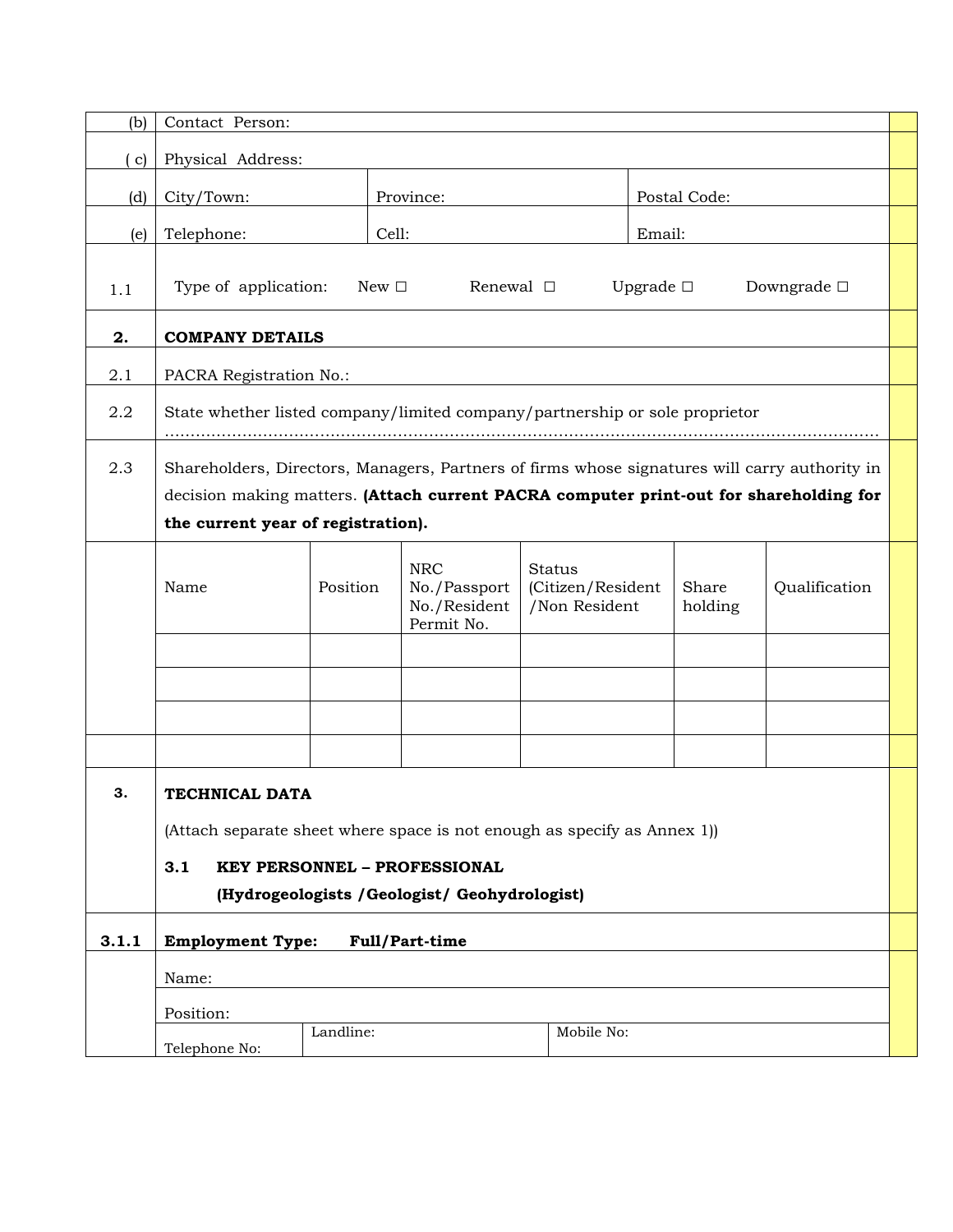|       | Identity No:                              | National Registration Card<br>No:                                         |                       | Passport No.      |                  | Driver's Licence No         |  |
|-------|-------------------------------------------|---------------------------------------------------------------------------|-----------------------|-------------------|------------------|-----------------------------|--|
| 3.1.2 |                                           | Employment Type: Full/Part-time                                           |                       |                   |                  |                             |  |
|       | Name:                                     |                                                                           |                       |                   |                  |                             |  |
|       | Position:                                 |                                                                           |                       |                   |                  |                             |  |
|       | Telephone No:                             | Land Line                                                                 |                       |                   | Mobile Phone No: |                             |  |
|       | Identity No:                              | National Registration Card<br>No.                                         |                       | Passport No:      |                  | Driver's Licence No.:       |  |
|       | The following documents must be attached: |                                                                           |                       |                   |                  |                             |  |
|       | (a)                                       | Certified copies of Degrees                                               |                       |                   |                  |                             |  |
|       | (b)                                       | Certified copies of registration with Engineering Institute of Zambia     |                       |                   |                  |                             |  |
|       | (c)                                       | Curriculum Vitae                                                          |                       |                   |                  |                             |  |
| 3.2   |                                           | KEY PERSONNEL – TECHNICIANS AND SKILLS BASED                              |                       |                   |                  |                             |  |
|       |                                           | (Drilling Supervisor, Driller and field personnel for each drilling crew) |                       |                   |                  |                             |  |
| 3.2.1 |                                           | Employment Type: Full/Part-time                                           |                       |                   |                  |                             |  |
|       | Name                                      |                                                                           |                       |                   |                  |                             |  |
|       | Position:                                 |                                                                           |                       |                   |                  |                             |  |
|       | Telephone No.                             |                                                                           | Land line             | Mobile Phone No.: |                  |                             |  |
|       | Identity No.                              | Card No.:                                                                 | National Registration | Passport No.:     |                  | Driver's Licence<br>$No.$ : |  |
| 3.2.2 | Employment Type: Full/Part-time           |                                                                           |                       |                   |                  |                             |  |
|       | Name:                                     |                                                                           |                       |                   |                  |                             |  |
|       | Position:                                 |                                                                           |                       |                   |                  |                             |  |
|       | Telephone No.:                            |                                                                           | Land line No.:        |                   |                  | Mobile Phone No.:           |  |
|       | Identity No:                              | Card No.:                                                                 | National Registration | Passport No.:     |                  | Mobile Phone No.:           |  |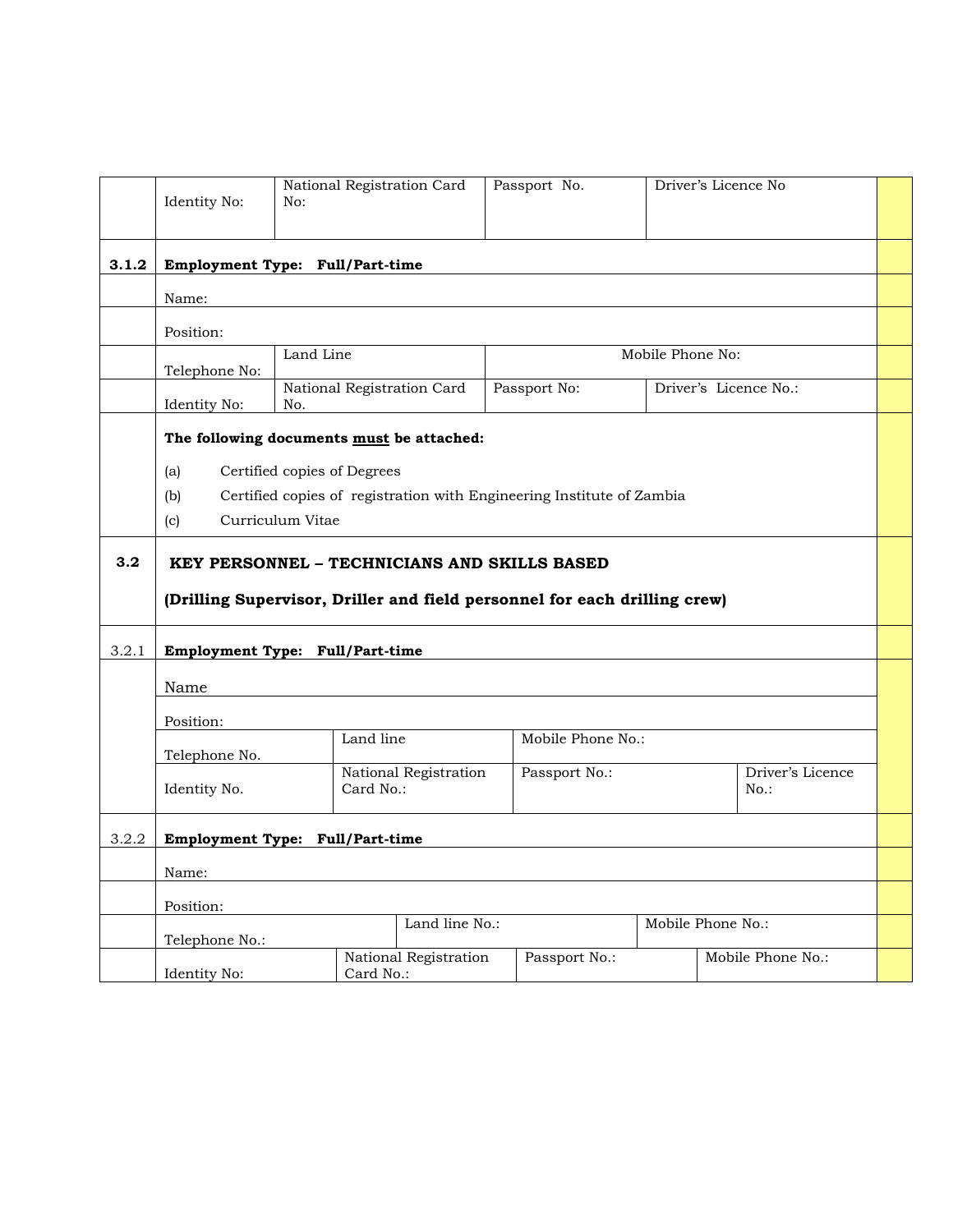| 3.2.3 | Employment Type: Full/Part-time                                                                                                                                                                                                                                                                                   |                  |                                                        |  |             |                               |              |  |
|-------|-------------------------------------------------------------------------------------------------------------------------------------------------------------------------------------------------------------------------------------------------------------------------------------------------------------------|------------------|--------------------------------------------------------|--|-------------|-------------------------------|--------------|--|
|       | Name:                                                                                                                                                                                                                                                                                                             |                  |                                                        |  |             |                               |              |  |
|       | Position:                                                                                                                                                                                                                                                                                                         |                  |                                                        |  |             |                               |              |  |
|       | Land Line No.:<br>Mobile Phone No.:<br>Telephone No:                                                                                                                                                                                                                                                              |                  |                                                        |  |             |                               |              |  |
|       | National Registration Card   Passport No.:<br>Mobile Phone No.:<br>Identity No:<br>$No.$ :                                                                                                                                                                                                                        |                  |                                                        |  |             |                               |              |  |
|       | The following documents must be attached:                                                                                                                                                                                                                                                                         |                  |                                                        |  |             |                               |              |  |
|       | (a)                                                                                                                                                                                                                                                                                                               |                  | Certified copies of certificate                        |  |             |                               |              |  |
|       | (b)<br>(c)                                                                                                                                                                                                                                                                                                        | Curriculum Vitae | Certified copies of Driller's Licence for the Drillers |  |             |                               |              |  |
| 4.    | VEHICLES, EQUIPMENT AND TOOLS OWNED OR LEASED BY THE COMPANY TO<br><b>CONDUCT DRILLING WORKS.</b><br>(Attach separate sheet where space is not enough as specify as Annex 2).                                                                                                                                     |                  |                                                        |  |             |                               |              |  |
|       | Type<br>1.                                                                                                                                                                                                                                                                                                        | Make             | Capacity<br>(m/ton/Hp)                                 |  | Age (Years) | Condition<br>(Good/Fair/Poor) | Owned/Leased |  |
|       | 2.                                                                                                                                                                                                                                                                                                                |                  |                                                        |  |             |                               |              |  |
|       | 3.                                                                                                                                                                                                                                                                                                                |                  |                                                        |  |             |                               |              |  |
|       | 4.                                                                                                                                                                                                                                                                                                                |                  |                                                        |  |             |                               |              |  |
|       | The following documents must be attached:<br>(a) Copies of registration certificate for all motor vehicles and drill rig(s)<br>(b) Proof of ownership of auxiliary equipment (Pictures of the equipment and serial numbers<br>must be attached)<br>(c) For equipment that is leased, agreements must be attached. |                  |                                                        |  |             |                               |              |  |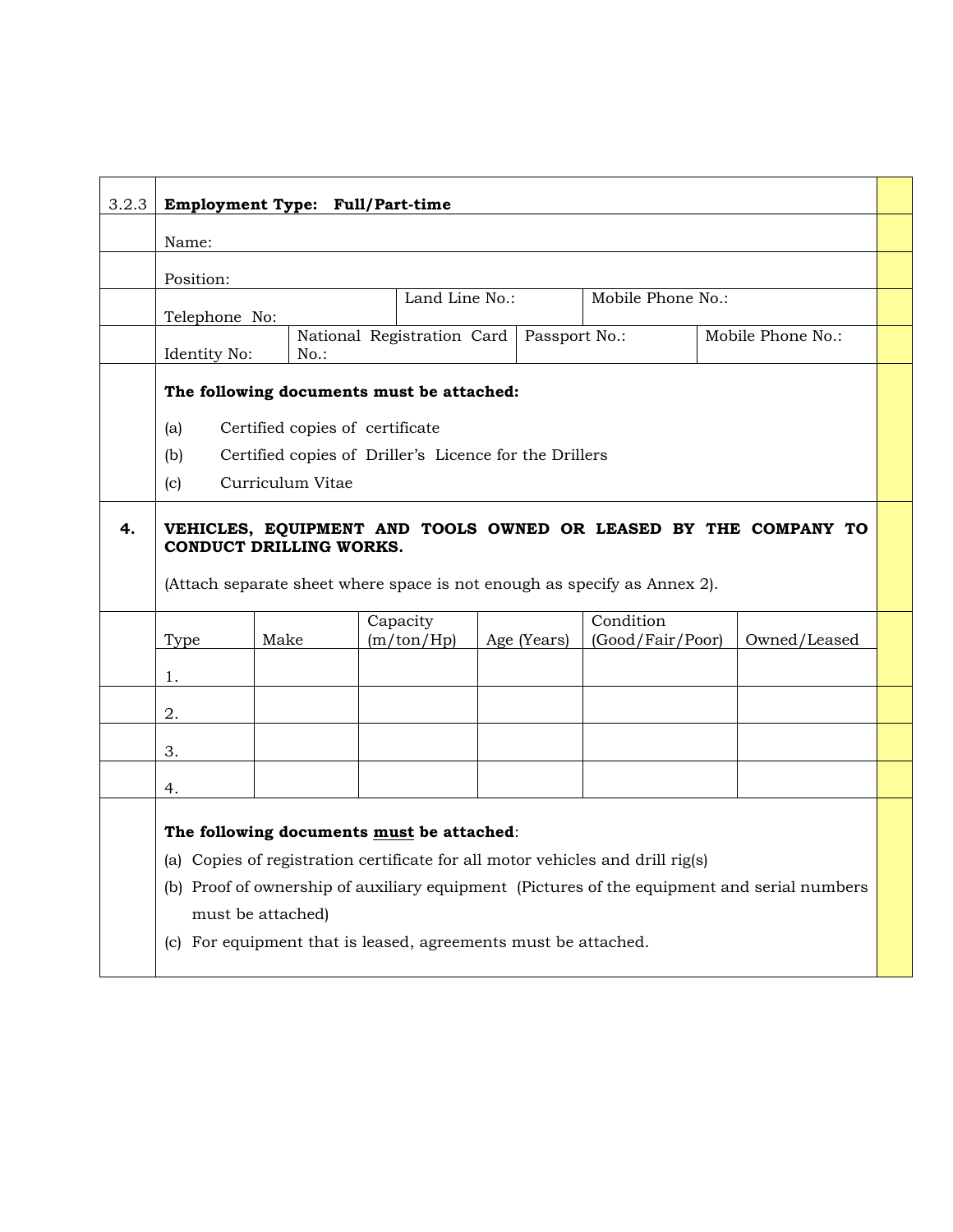| 5. | WORKS COMPLETED WITHIN THE PAST FIVE YEARS<br>(Attach separate sheet where space is not enough as specify as Annex 3) |                                                                                              |                 |                  |                |                   |  |
|----|-----------------------------------------------------------------------------------------------------------------------|----------------------------------------------------------------------------------------------|-----------------|------------------|----------------|-------------------|--|
|    |                                                                                                                       | Project Name                                                                                 | Client/Employer | Consultant       | Value of Works | Date<br>Completed |  |
|    | 1.                                                                                                                    |                                                                                              |                 |                  |                |                   |  |
|    | 2.                                                                                                                    |                                                                                              |                 |                  |                |                   |  |
|    | 3.                                                                                                                    |                                                                                              |                 |                  |                |                   |  |
|    | 4.                                                                                                                    |                                                                                              |                 |                  |                |                   |  |
|    | 5.                                                                                                                    |                                                                                              |                 |                  |                |                   |  |
| 6. |                                                                                                                       | TECHNICAL REFERENCES                                                                         |                 |                  |                |                   |  |
|    |                                                                                                                       | Name and physical address of traceable technical referees from who references may be sought. |                 |                  |                |                   |  |
|    |                                                                                                                       | Consulting Firm                                                                              | Contact person  | Physical address | Telephone      | Email             |  |
|    | 1.                                                                                                                    |                                                                                              |                 |                  |                |                   |  |
|    | 2.                                                                                                                    |                                                                                              |                 |                  |                |                   |  |
|    | 3.                                                                                                                    |                                                                                              |                 |                  |                |                   |  |
| 7. | <b>CLIENT REFERENCES</b>                                                                                              |                                                                                              |                 |                  |                |                   |  |
|    | Name and physical address of traceable client referees.                                                               |                                                                                              |                 |                  |                |                   |  |
|    |                                                                                                                       | Company/Organisation                                                                         | Contact person  | Physical address | Telephone      | Email             |  |
|    | 1.                                                                                                                    |                                                                                              |                 |                  |                |                   |  |
|    | 2.                                                                                                                    |                                                                                              |                 |                  |                |                   |  |
|    | 3.                                                                                                                    |                                                                                              |                 |                  |                |                   |  |
| 8. |                                                                                                                       | Class of drilling licence applied for                                                        |                 |                  |                |                   |  |